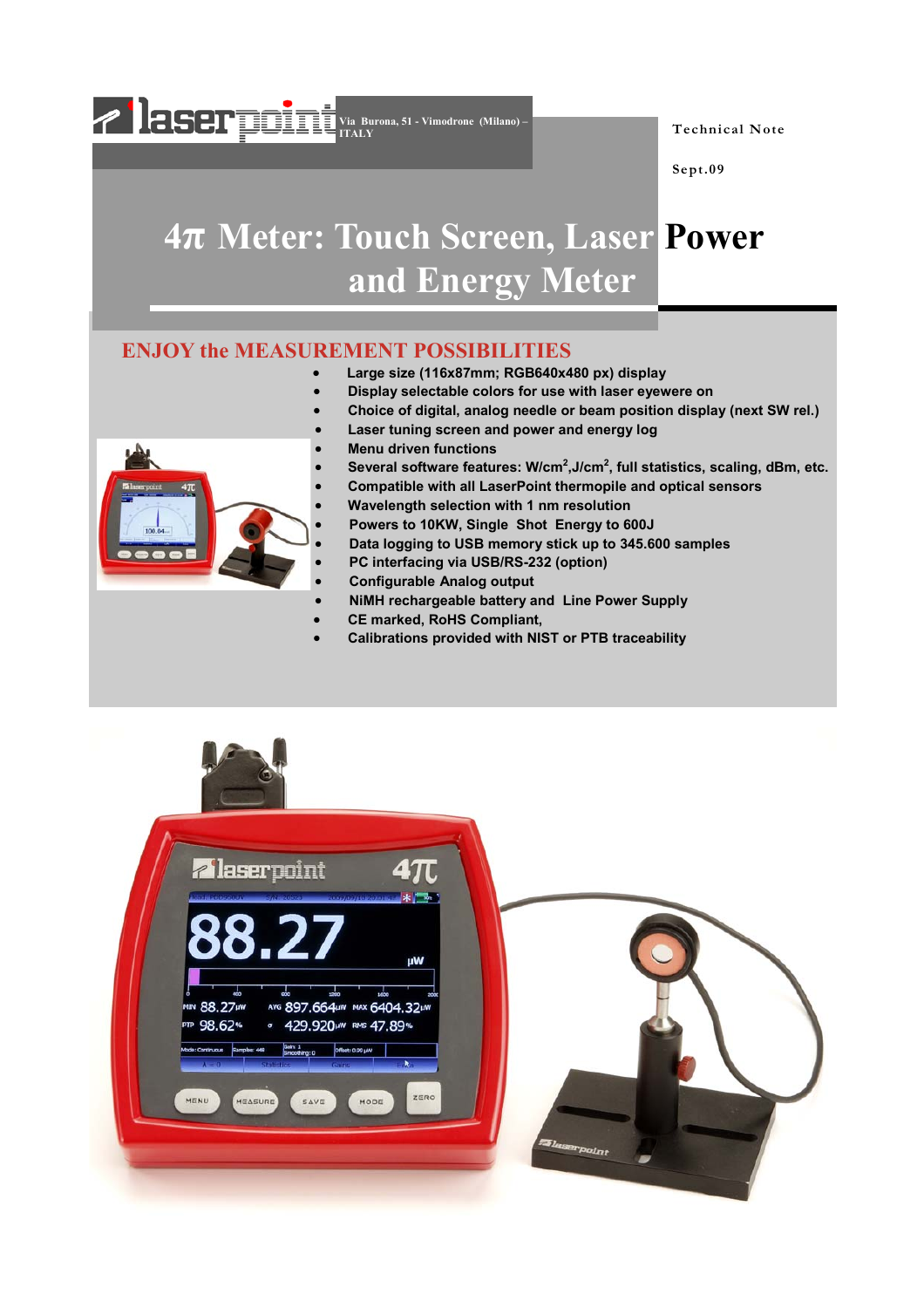### **PERFORMANCE is SIMPLICITY**



The  $4\pi$  power/energy meter is an ergonomic micro-computer based instrument with a bright, large colour (5.7"- RGB 640x480) *touch screen* display. It can either be powered by rechargeable batteries or by external power supply .

The touch screen display, associated with an intuitive SW, based on *OS Windows CE 5.0,* allows the user to easily interact with the instrument and to quickly set it up for measurements.

ax 57.9

nes 59.05\*

AVG 37.44

÷  $22.11$ 

 $-0.24$ 

PTP 100.31%



**Digital Display***: shows the instantaneous value of the measured function in form of a large sized numbers with the selected resolution of decimal digits; a coloured bar represents the measured value as a fraction of full scale. Statistical information is given in the lower part of the display .* 

 $0.3<sub>µW</sub>$ 

**Trend Display:** *shows the evolution of the measured function over time; the instantaneous value is displayed* 

*in digital form at the upper left side . Statistical information is given in the upper part of the display .* 



**Analogue &Tuning Displays:** *show the instantaneous value by a needle-like representation . The Tune button changes the analogue representation into a very sensitive tuning tool ; the range is converted into a new one spanning between -25% to +25% of value measured when the tuning function was activated. The max. reached value is continuously updated on the display.* 



**Histogram Display:** *shows, in form of histogram, the number of times the same value occurs during a measurement session; measured values are shown in the X axis and the number of events in the Y axis. This display is a powerful tool to monitor, e.g., laser sources stability. Instantaneous values are shown in digital form. The vertical scale is automatically adjusted to allow the adding of more data. Statistical information is also given in the upper part of the display .*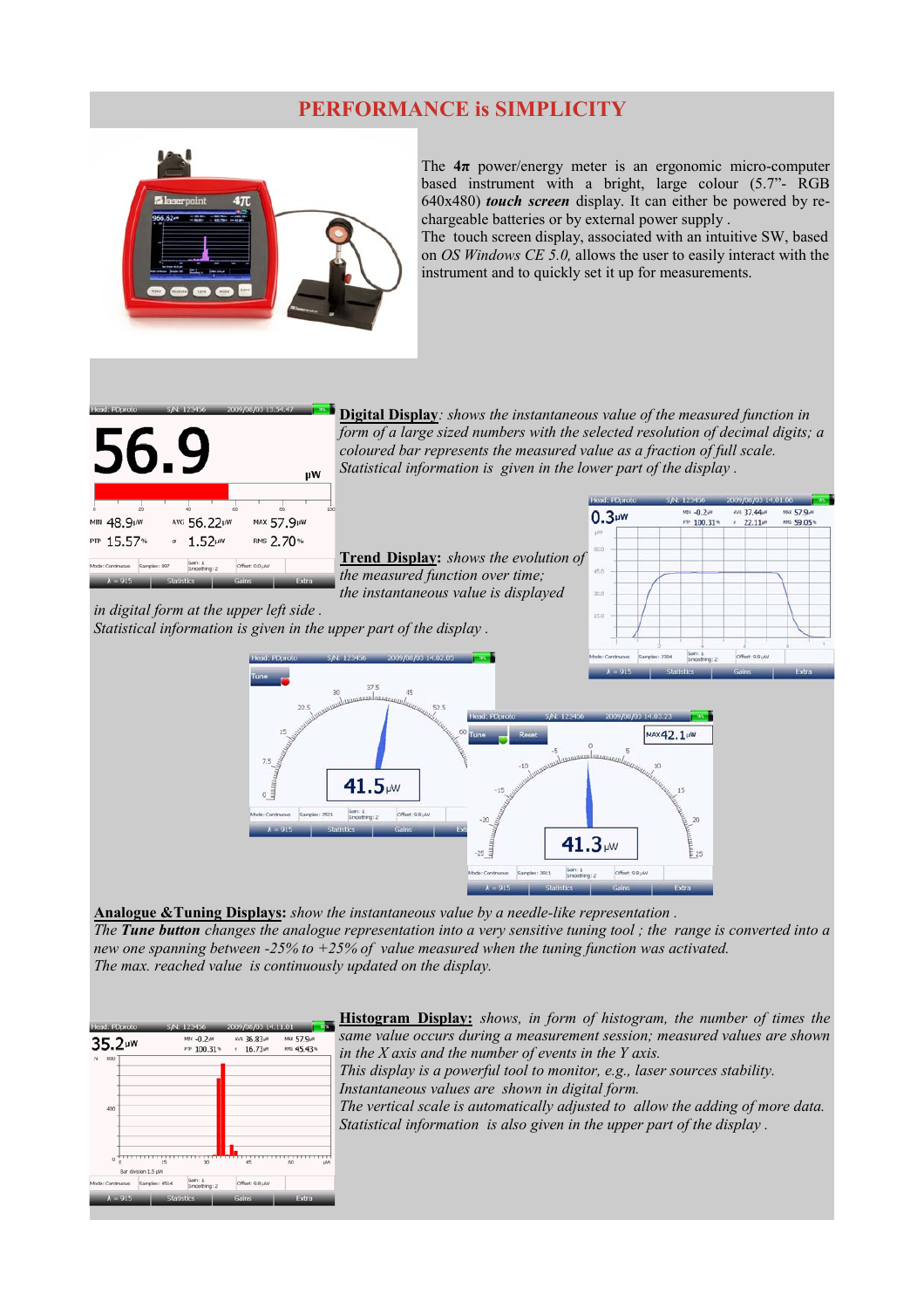## **GETTING IT RIGHT with a HIGH CLASS INSTRUMENT**

Only five soft keys provide a fast access to the main functions :

**■MENU.** Opens two menu pages:

●*USER INTERFACE* to chose:

 -*Display Theme*: for background and digits screen colours; -*Language:* actual selection is between English, German French, Spanish or Italian ( more languages to come ); -*Auto-Off:* function aimed to battery saving.

*DATE and TIME:* to set date and time on buffered RTC.

#### **■MEASURE.** Opens to :

*MEASUREMENT:* selects between *Power* or *Energy* and can display measured data as *dBm* units.

*RESOLUTION*: to set the reading resolution up to 5 digits or 1/99999 of full-scale

●*AREA:* after setting shape and size of the laser beam, measurements will be displayed as *W/cm2 (irradiance)* and *J/cm2 ( fluence)* 

**■<b>SAVE.** This key allows the user to save the measured data and to define the data logging schedule through two available interaction pages:

*SNAPSHOT*: the screen content, and/or the last value of the measured function and/or the statistical data can be saved in a USB key, as a \*.jpg and \*.CSV (text) files.

*DATA LOGGING*: measured values, and/or the current statistics values can be saved and transferred from the instrument memory to the USB key. The minimum sampling rate setting is 1 second.

Transferred information is saved in a folder containing two different text files (\*.CSV), for saved values and statistics data.

■**MODE.** Gives access to four different modes to display data:

Digital mode;

Trend mode;

Analogue & Tuning mode;

Histogram mode.

**■<b>ZERO.** Can establish an optical zero for the head and the electrical zero by resetting the ADC.

**■ Screen's top and bottom bars - The top bar displays the sensor head model and its S/N, the date, the type of** power supply in use (Battery or wall AC) and the battery charge status.

Four soft touch keys are located within then bottom bar:

*LAMBDA*: shows the wavelength being used on the head . A numerical keypad allows the head to be set for working at any custom wavelength, with *1 nm resolution*

●*STATISTICS*: provides *Full Statistics* (Min., max., mean, average, std. dev. PTP stability, RMS) on measured data *GAINS*: introduces a multiplying factor, particularly useful when beam splitters or partializing devices are used

*SMOOTHING:* unstable or noisy measures can be made smooth by removing signal ripples or overshoots by an algorithm based on signal digital filtering.

*EXTRA*: opens 3 additional screen pages bearing important information

- Info: provides information about the instrument HW and FW versions, the suggested next calibration date and battery residual charge level.
- Calibration: shows the factory-set calibration coefficient loaded in the head memory. The calibration factor can be changed by the user by simply acting on up and down arrows on the screen .
- LaserPoint: mainly reserved to LaserPoint engineering, it is also available to the user, on a limited extent to make SW updates, new language releases, etc.

#### **■**External Communication

The instrument right side hosts two USB ports that can be used to plug in USB pen to transfer the selected data and/or a mouse to optionally operate the instrument as alternative to the touch screen feature.

The instrument left side hosts a USB port for PC for data transfer (option).